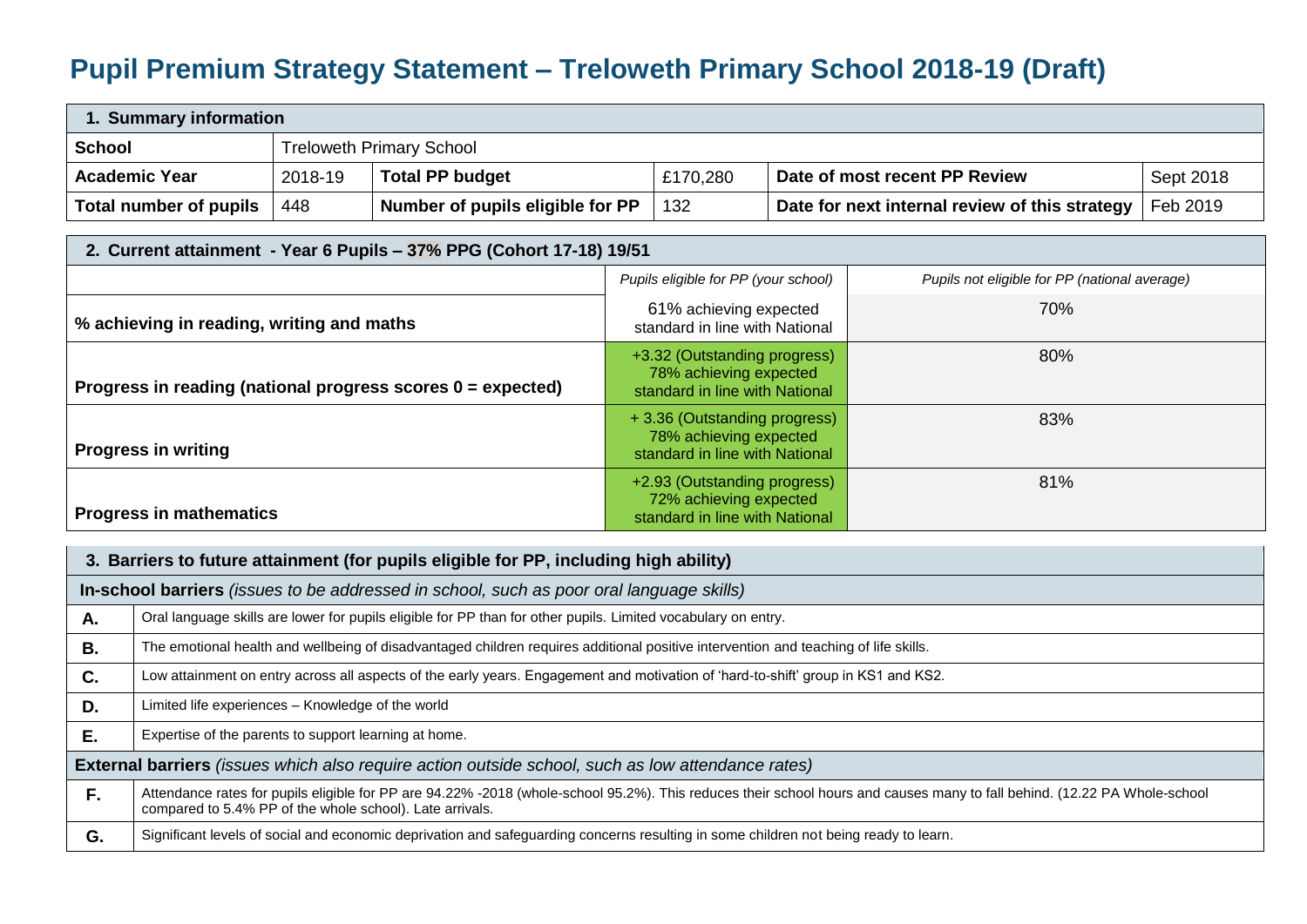|                | 4. Desired outcomes                                                                                                                                                         |                                                                                                                                                                           |  |  |  |  |  |
|----------------|-----------------------------------------------------------------------------------------------------------------------------------------------------------------------------|---------------------------------------------------------------------------------------------------------------------------------------------------------------------------|--|--|--|--|--|
|                | Desired outcomes and how they will be measured                                                                                                                              | Success criteria                                                                                                                                                          |  |  |  |  |  |
| Α.             | Improve oral language skills. All PP pupils to be in-line with other pupils nationally.                                                                                     | PP pupils make rapid progress and achieve at least national benchmarks                                                                                                    |  |  |  |  |  |
| Β.             | Increased confidence and self-esteem improves behaviour for learning.                                                                                                       | Referrals to pastoral team reduce as a result of well targeted support and<br>provision.                                                                                  |  |  |  |  |  |
| $\mathbf{C}$ . | Close the gap between PP children and National Other in Reading, Writing and Maths in all school<br>benchmarks.<br>Increase progress and attainment of more able PP pupils. | Difference is diminished between PP and non PP pupils so that PP pupils<br>are in line with their peers.                                                                  |  |  |  |  |  |
| D.             | Children are keen to come to school - increased word acquisition, increased aspiration and positive<br>impact on behaviour for learning.                                    | Children will be able to draw on enriched life experiences in Reading,<br>Writing and Mathematics.                                                                        |  |  |  |  |  |
| E.             | Parental engagement and confidence is increased.                                                                                                                            | Parents engage with events and opportunities which help to support<br>pupils in their learning.                                                                           |  |  |  |  |  |
| F.             | Attendance rates will be at least in line with National averages. Reduce lateness.                                                                                          | Reduce the number of persistent absentees (5.4% 2018) among pupils<br>eligible for PP to 10% or below, in-line with national outcomes. Lateness<br>reduces (17-18 0.05%). |  |  |  |  |  |
| G.             | Children tell us they feel safe and ready to learn - accessing the learning in class alongside peers. They<br>are provided with aspirational enrichment life experiences.   | Children demonstrate a readiness to learn. Parents and pupils report they<br>feel safe. Children are aspirational about their future and understand<br>potential careers. |  |  |  |  |  |

| 5. Planned expenditure                                                                                                                                                                      |         |  |  |  |
|---------------------------------------------------------------------------------------------------------------------------------------------------------------------------------------------|---------|--|--|--|
| Academic year                                                                                                                                                                               | 2018-19 |  |  |  |
| The three headings below enable schools to demonstrate how they are using the pupil premium to improve classroom pedagogy, provide targeted support<br>and support whole school strategies. |         |  |  |  |

## **i. Quality of teaching for all**

| <b>Desired outcome</b>                                                                              | Chosen action / approach                                                                                                                                                                                                                                                                  | What is the evidence and<br>rationale for this choice?                                                                                                                                                                                                                                                                        | How will you ensure it is<br>implemented well?                                                                                                                                                                                                         | <b>Staff lead</b> | When will you<br>review<br>implementation? |
|-----------------------------------------------------------------------------------------------------|-------------------------------------------------------------------------------------------------------------------------------------------------------------------------------------------------------------------------------------------------------------------------------------------|-------------------------------------------------------------------------------------------------------------------------------------------------------------------------------------------------------------------------------------------------------------------------------------------------------------------------------|--------------------------------------------------------------------------------------------------------------------------------------------------------------------------------------------------------------------------------------------------------|-------------------|--------------------------------------------|
| A: Improve oral language<br>skills. All PP pupils to be<br>in-line with other pupils<br>nationally. | RWI INSET delivered to every<br>member of teaching and support<br>staff.<br>RWI lead teacher to support staff,<br>model lessons, coach, analyse data<br>and carry out frequent assessments<br>to ensure rapid progress.<br>RWI development day planned with<br>the Cornwall lead for RWI- | High quality systematic and<br>rigorous phonics programme is<br>proven to raise standards.<br>The Sutton Trust research suggests<br>high quality feedback is an effective<br>way to improve attainment, and it is<br>suitable as an approach that we<br>can embed across the school. We<br>want to continue to invest some of | Upskill training to deliver high quality<br>RWI.<br>Phonics lead to observe and coach<br>colleagues.<br>External CPD undertaken.<br>Staff Meeting given to the importance<br>of modelling good language and<br>communication.<br>Target-led appraisal. | MW, ST, SU        | July 2019, informal<br>review - Feb '19    |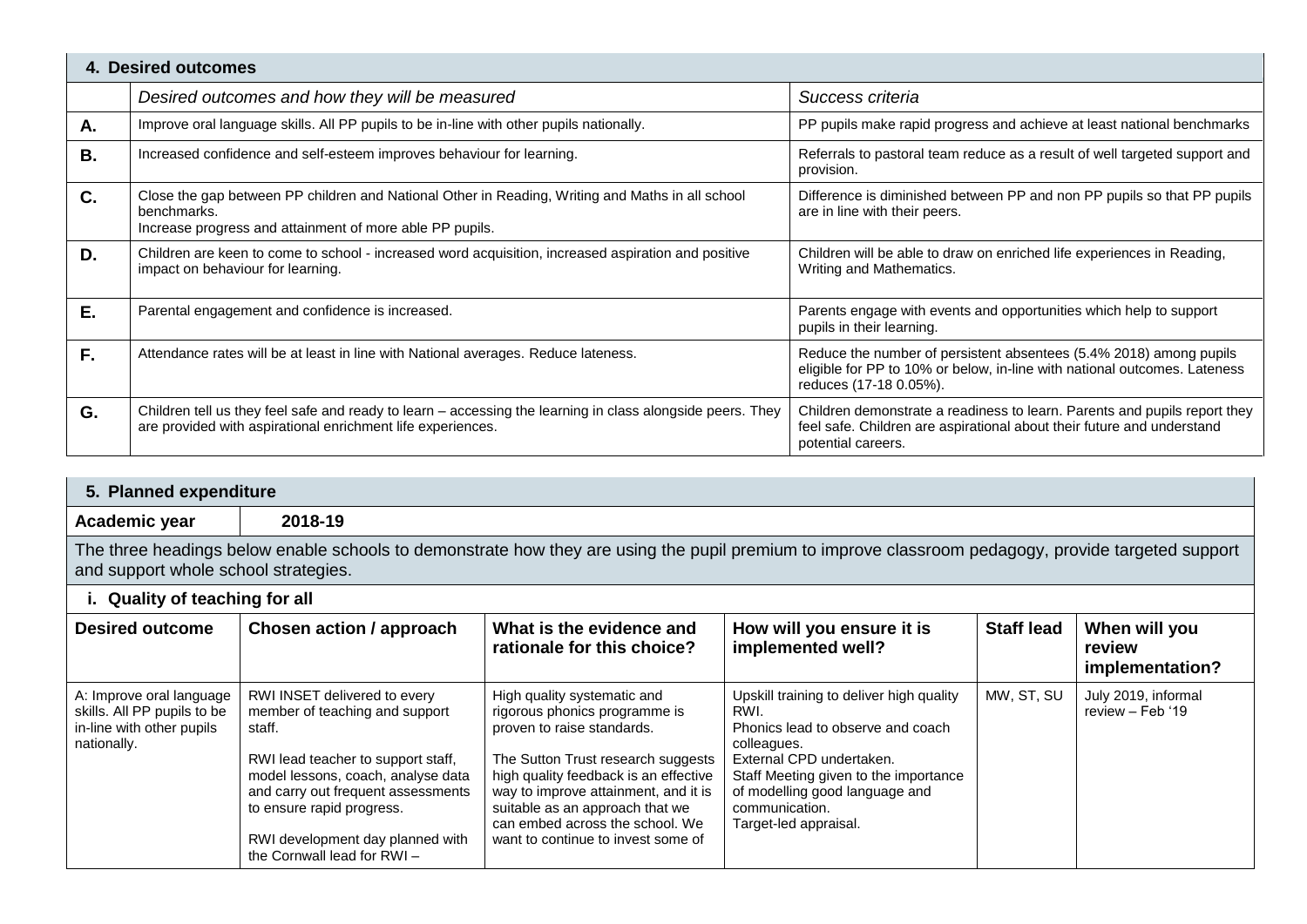|                                                                                                                                                                                                        | November '18. Progress will be<br>monitored and new targets<br>identified.<br>Neli - S&L project in EYFS<br>Whole-school appraisal targets for<br>vocabulary acquisition.                                                                                                                                                                                                                                                                                                                                                                                                                                                                                                                                                                                                                                                                                                                                                                                                                                      | the PP in longer term change which<br>will help all pupils.                                                                                                                                                                                                                                                                                                                                                                                                                                                                                                                                                                                                                                                                                                                                                                                                                                                                                                                                                                                                                 |                                                                                                                                                                                                                                                                                                                                                                                                                                                                          |                                                                 |                                                                                                                         |
|--------------------------------------------------------------------------------------------------------------------------------------------------------------------------------------------------------|----------------------------------------------------------------------------------------------------------------------------------------------------------------------------------------------------------------------------------------------------------------------------------------------------------------------------------------------------------------------------------------------------------------------------------------------------------------------------------------------------------------------------------------------------------------------------------------------------------------------------------------------------------------------------------------------------------------------------------------------------------------------------------------------------------------------------------------------------------------------------------------------------------------------------------------------------------------------------------------------------------------|-----------------------------------------------------------------------------------------------------------------------------------------------------------------------------------------------------------------------------------------------------------------------------------------------------------------------------------------------------------------------------------------------------------------------------------------------------------------------------------------------------------------------------------------------------------------------------------------------------------------------------------------------------------------------------------------------------------------------------------------------------------------------------------------------------------------------------------------------------------------------------------------------------------------------------------------------------------------------------------------------------------------------------------------------------------------------------|--------------------------------------------------------------------------------------------------------------------------------------------------------------------------------------------------------------------------------------------------------------------------------------------------------------------------------------------------------------------------------------------------------------------------------------------------------------------------|-----------------------------------------------------------------|-------------------------------------------------------------------------------------------------------------------------|
| C: Close the gap<br>between PP children and<br>National Other in<br>Reading, Writing and<br>Mathematics in all school<br>benchmarks.<br>Increase progress and<br>attainment of more able<br>PP pupils. | EYFS teachers ensure that writing can<br>be evidenced through excellent<br>continuous provision (training by Early<br>Excellence practioners).<br>Number is taught daily and RWI is<br>delivered daily.<br>Numicom intervention is used to diminish<br>the difference for those at risk of falling<br>behind in EYFS and Year 1.<br>All teachers continue to use 'ERICS' to<br>develop vocabulary.<br>Reading Karate continues to be<br>monitored and reviewed to increase the<br>amount pupils read at home and develop<br>a love of reading. Reading Week and<br>Author visits continue to be planned to<br>raise the profile of reading.<br>Project Code X reading intervention, RWI<br>and Fresh Start are used for pupils in<br>Years 3 to 6 as appropriate to diminish<br>the difference and accelerate learning.<br>SENCo, Subject leader & class teacher<br>to monitor progress and impact of<br>intervention groups.<br>This year's focus for Y6 Booster groups<br>- SPAG & Thirdspace Learning Maths | Quality first teaching - live marking and<br>feedback to pupils.<br>EEF:<br>https://educationendowmentfoundation.<br>org.uk/<br>Direct teaching has been identified as a<br>strength of our EYFS provision,<br>therefore increased opportunities<br>accelerates progress from low baselines<br>on entry.<br>Evidence tells us that Numicom makes<br>accelerated progress.<br>ERICs support the improvement of<br>understanding vocabulary by exploring<br>'Explain, Retrieve, Infer, Choice'.<br>Reading Karate is a motivational<br>incentive and has been highly effective<br>in increasing the enthusiasm for reading<br>since its introduction.<br>Project Code X materials appeal to this<br>age range. Evidence suggests that they<br>are effective in accelerating progress.<br>1:1 tuition has proven to be a successful<br>intervention in the past and has been<br>well attended as an after school<br>additional intervention.<br>Evidence shows Thirdspace Learning<br>accelerates learning for PP pupils in<br>Year 6 when the program is undertaken<br>daily. | Targeted provision and intervention<br>programmes monitored carefully to further<br>accelerate progress.<br>Teaching, planning, marking and progress<br>closely monitored by SLT.<br>Provision monitored by Assistant Head<br>(KR).<br>Provision monitored by Assistant Head<br>(MW).<br>Provision monitored by Assistant Head<br>$(MW)$ .<br>Provision monitored by SENCo.<br>Provision monitored by Deputy Head (CC)<br>Provision monitored by Assistant Head<br>(KR). | EYFS lead &<br>KS1 lead<br>Assistant<br>Heads &<br><b>SENCo</b> | July 2019, informal review -<br>Feb '19<br>Teachers: £65,500<br>TAs £84,000<br>1:1 tuition £1000<br>Maths Tuition £4500 |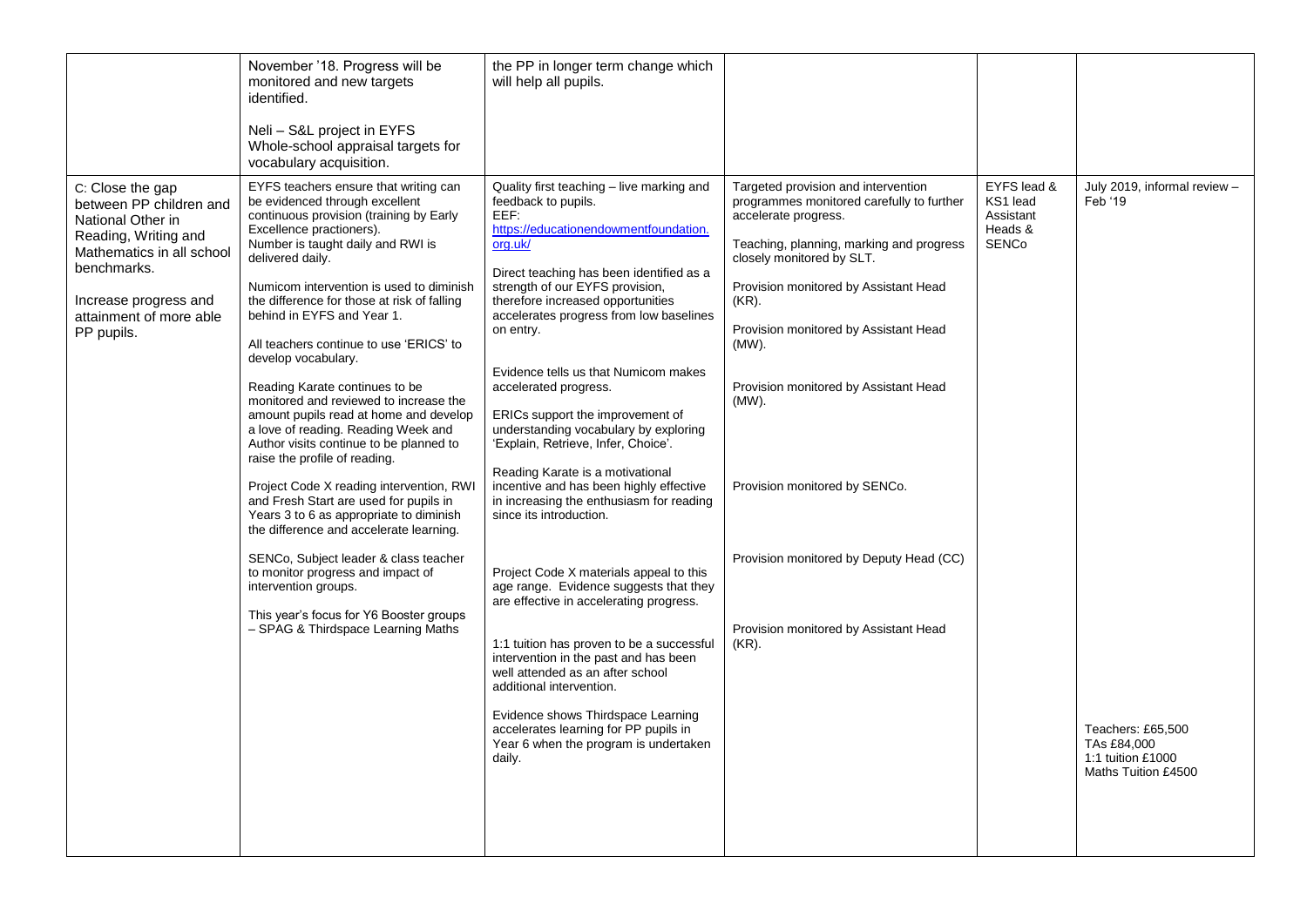| D: Children are keen to<br>come to school -<br>increased word<br>acquisition, increased<br>aspiration and positive<br>impact on behaviour for<br>learning. | 'Treloweth's top 61 things to do<br>before you are 10 3/4'. Whole<br>school expectation - minimum of a<br>half-termly enrichment opportunity -<br>e.g. refer to list above/ take children<br>on a class trip/ invite a guest in.<br>Ensure all year groups have the<br>opportunity to take part in a sports-<br>related club.<br>Lunchtime activities engage pupils<br>actively in purposeful team playing<br>opportunities.<br>Access to music instruction for all. | Real life learning has the capacity<br>to stimulate interest, engagement<br>and participation. Varied<br>experiences help to prepare<br>children for living in a global<br>society.<br>Extra-curricular activities encourage<br>engagement, active lifestyles,<br>commitment, discipline and social<br>skills.<br>Physical well-being is known to<br>raise self-confidence and self-<br>esteem. | Continue to map enrichment<br>opportunities on a tracker to allow<br>teachers to look back on pupils'<br>previous 'enrichment opportunities'.<br>Support given where appropriate in<br>planning visits/trips/residential<br>trips/inviting guest speakers in.<br>SLT to monitor and step into support<br>where required.<br>Children's views are gathered to<br>determine club choices.<br>Feedback from pupils will tell us if<br>they are confident, active and happy<br>in school. | <b>SLT</b><br>PP Lead to<br>support with<br>tracking | July 2019, informal<br>review - Feb '19<br>£10,000 |
|------------------------------------------------------------------------------------------------------------------------------------------------------------|----------------------------------------------------------------------------------------------------------------------------------------------------------------------------------------------------------------------------------------------------------------------------------------------------------------------------------------------------------------------------------------------------------------------------------------------------------------------|-------------------------------------------------------------------------------------------------------------------------------------------------------------------------------------------------------------------------------------------------------------------------------------------------------------------------------------------------------------------------------------------------|---------------------------------------------------------------------------------------------------------------------------------------------------------------------------------------------------------------------------------------------------------------------------------------------------------------------------------------------------------------------------------------------------------------------------------------------------------------------------------------|------------------------------------------------------|----------------------------------------------------|
|                                                                                                                                                            | New access to music – first access<br>to ukuleles & a drum kit.<br>See English action plan for<br>vocabulary word acquisition.                                                                                                                                                                                                                                                                                                                                       | Learning a musical instrument<br>develops concentration, creativity<br>and listening.<br>Broaden children's experiences of<br>the world around them to enhance<br>their life experiences and draw<br>upon this in their learning.                                                                                                                                                               | Music service to provide instruction,<br>school to buy the instruments.<br>All teachers and EYFS & Y1 TAs to<br>attend and identify next steps and<br>actions following the training.                                                                                                                                                                                                                                                                                                 | <b>JC</b>                                            | $£300 - drums$<br>$£1000 -$ ukuleles               |
| £166,300<br><b>Total budgeted cost</b>                                                                                                                     |                                                                                                                                                                                                                                                                                                                                                                                                                                                                      |                                                                                                                                                                                                                                                                                                                                                                                                 |                                                                                                                                                                                                                                                                                                                                                                                                                                                                                       |                                                      |                                                    |
|                                                                                                                                                            |                                                                                                                                                                                                                                                                                                                                                                                                                                                                      |                                                                                                                                                                                                                                                                                                                                                                                                 |                                                                                                                                                                                                                                                                                                                                                                                                                                                                                       |                                                      |                                                    |
| ii. Targeted support                                                                                                                                       |                                                                                                                                                                                                                                                                                                                                                                                                                                                                      |                                                                                                                                                                                                                                                                                                                                                                                                 |                                                                                                                                                                                                                                                                                                                                                                                                                                                                                       |                                                      |                                                    |
| <b>Desired outcome</b>                                                                                                                                     | <b>Chosen action/approach</b>                                                                                                                                                                                                                                                                                                                                                                                                                                        | What is the evidence and<br>rationale for this choice?                                                                                                                                                                                                                                                                                                                                          | How will you ensure it is<br>implemented well?                                                                                                                                                                                                                                                                                                                                                                                                                                        | <b>Staff lead</b>                                    | When will you<br>review<br>implementation?         |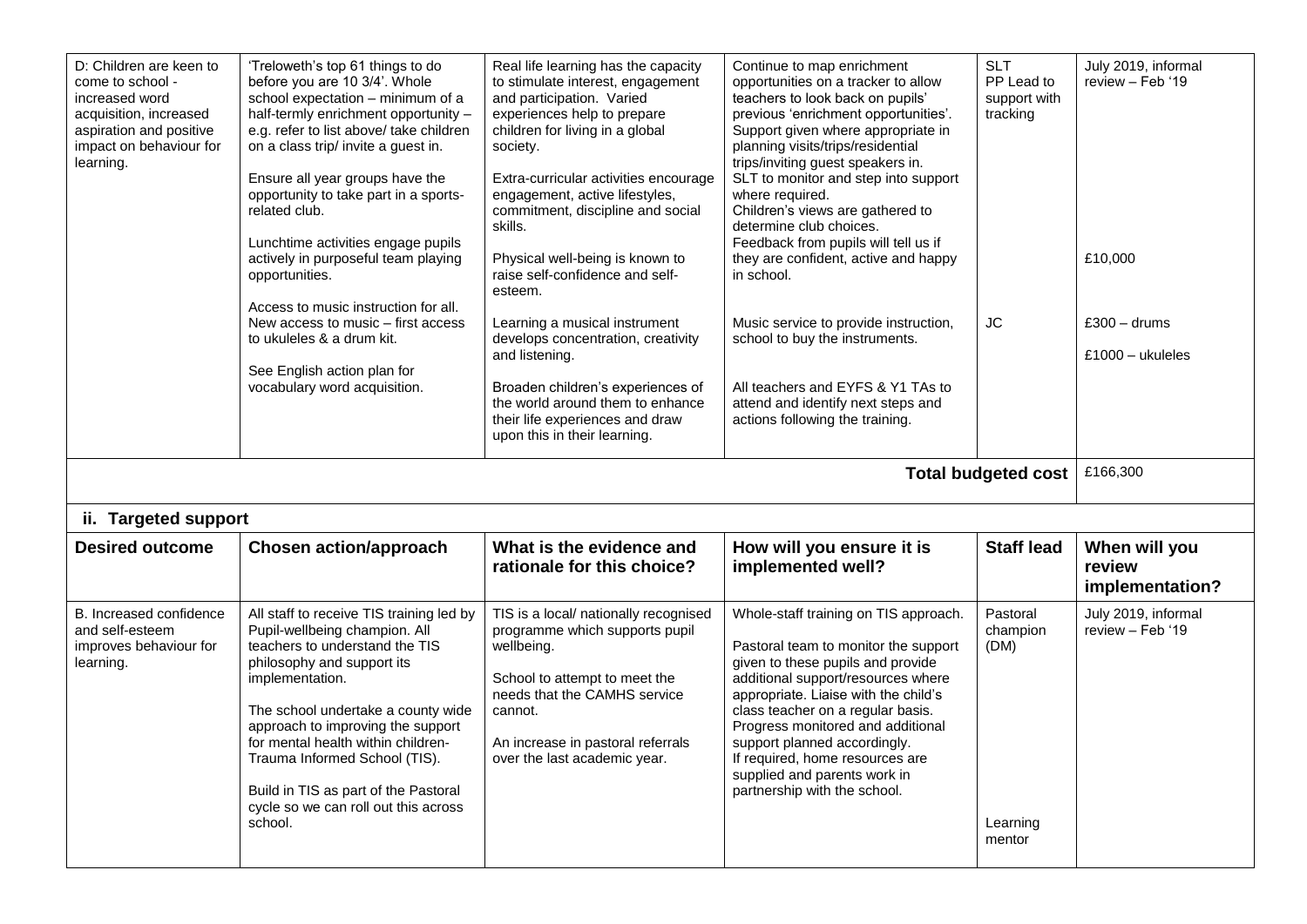|                                 | Supervision allocated at regular time                                                                                                                                                                                                                                                                                                                                                                                                                                                                                                                                                                                                                        |                                                                                                                                                                                                                                                                                                                                                                                                                                                                                                                                                                                       |                                                                                                                                                                                                                                                                                                                                  |                            |                     |
|---------------------------------|--------------------------------------------------------------------------------------------------------------------------------------------------------------------------------------------------------------------------------------------------------------------------------------------------------------------------------------------------------------------------------------------------------------------------------------------------------------------------------------------------------------------------------------------------------------------------------------------------------------------------------------------------------------|---------------------------------------------------------------------------------------------------------------------------------------------------------------------------------------------------------------------------------------------------------------------------------------------------------------------------------------------------------------------------------------------------------------------------------------------------------------------------------------------------------------------------------------------------------------------------------------|----------------------------------------------------------------------------------------------------------------------------------------------------------------------------------------------------------------------------------------------------------------------------------------------------------------------------------|----------------------------|---------------------|
|                                 | slots.<br>AFA club targets children whose<br>self-esteem and confidence is low.<br>Extra-curricular activities to provide<br>other opportunities and enrichment.<br>Philosophy for Children (P4C)<br>sessions to increase confidence and<br>self-esteem, vocabulary, reasoning<br>& speaking and listening skills - to<br>be delivered in every year group.                                                                                                                                                                                                                                                                                                  | Evidence supports physical activity<br>is a key tool is supporting positive<br>mental health and wellbeing.<br>Evidence from our school trial<br>(EYFS, Y2 and Y4) showed a<br>positive increase in pupil<br>confidence, vocabulary and                                                                                                                                                                                                                                                                                                                                               | AFA is for a targeted group -<br>resources support its implementation.<br>Teachers and TAs support the<br>running of clubs - it is an expectation<br>of the school. PP children are given<br>first choice.<br>Time given to P4C Trial leader to visit<br>another P4C school to develop<br>practice. Feedback in staff meeting to | Deputy Head<br>& BR        | £8220               |
| E: Parental engagement          | Continue to provide regular                                                                                                                                                                                                                                                                                                                                                                                                                                                                                                                                                                                                                                  | speaking and listening skills.<br>Sutton Trust research, September                                                                                                                                                                                                                                                                                                                                                                                                                                                                                                                    | share ideas.<br>Time given to subject and Key Stage                                                                                                                                                                                                                                                                              | MW & KR                    | July 2019, informal |
| and confidence is<br>increased. | information sessions for parents to<br>enable them to learn more about as<br>aspect of the curriculum.<br>Workshops/sessions to run 18/19:<br>SEN, Phonics, Termly 'Meet the<br>Maths' sessions, E safety &<br>Reading/ERIC Session<br>Continue offering additional<br>opportunities for parents to see their<br>child's learning as well as support<br>them with learning at home e.g.<br>Numbers' Day<br>Home visits are undertaken to share<br>expectations and prepare for the<br>first few weeks and beyond.<br>Offer pre-visit visits with small<br>numbers of PP children and their<br>families to enable the parents to<br>become the 'trip experts' | 2018<br>https://www.suttontrust.com/researc<br>h-paper/parent-power-2018-<br>schools/<br>Research from 'Parent Power 2018'<br>reported that, 'Young people from<br>professional households are much<br>more likely to take part in<br>extracurricular activities.' We need<br>to ensure that all children have<br>access to a wide range of<br>extracurricular clubs and support<br>clubs financially where appropriate.<br>Research suggests that where<br>parents are involved in their<br>children's learning, this has a very<br>positive affect on their academic<br>attainment. | leaders to plan and deliver sessions.<br>Impact monitored and future sessions<br>planned accordingly.<br>Head and SLT to ensure opportunities<br>for information sessions are planned<br>and delivered.<br>Feedback sought from pupils, parents<br>and teachers and acted upon in future<br>sessions.                            | PP Lead to<br>track        | review - Feb '19    |
|                                 |                                                                                                                                                                                                                                                                                                                                                                                                                                                                                                                                                                                                                                                              |                                                                                                                                                                                                                                                                                                                                                                                                                                                                                                                                                                                       |                                                                                                                                                                                                                                                                                                                                  | <b>Total budgeted cost</b> | £8220               |
|                                 |                                                                                                                                                                                                                                                                                                                                                                                                                                                                                                                                                                                                                                                              |                                                                                                                                                                                                                                                                                                                                                                                                                                                                                                                                                                                       |                                                                                                                                                                                                                                                                                                                                  |                            |                     |